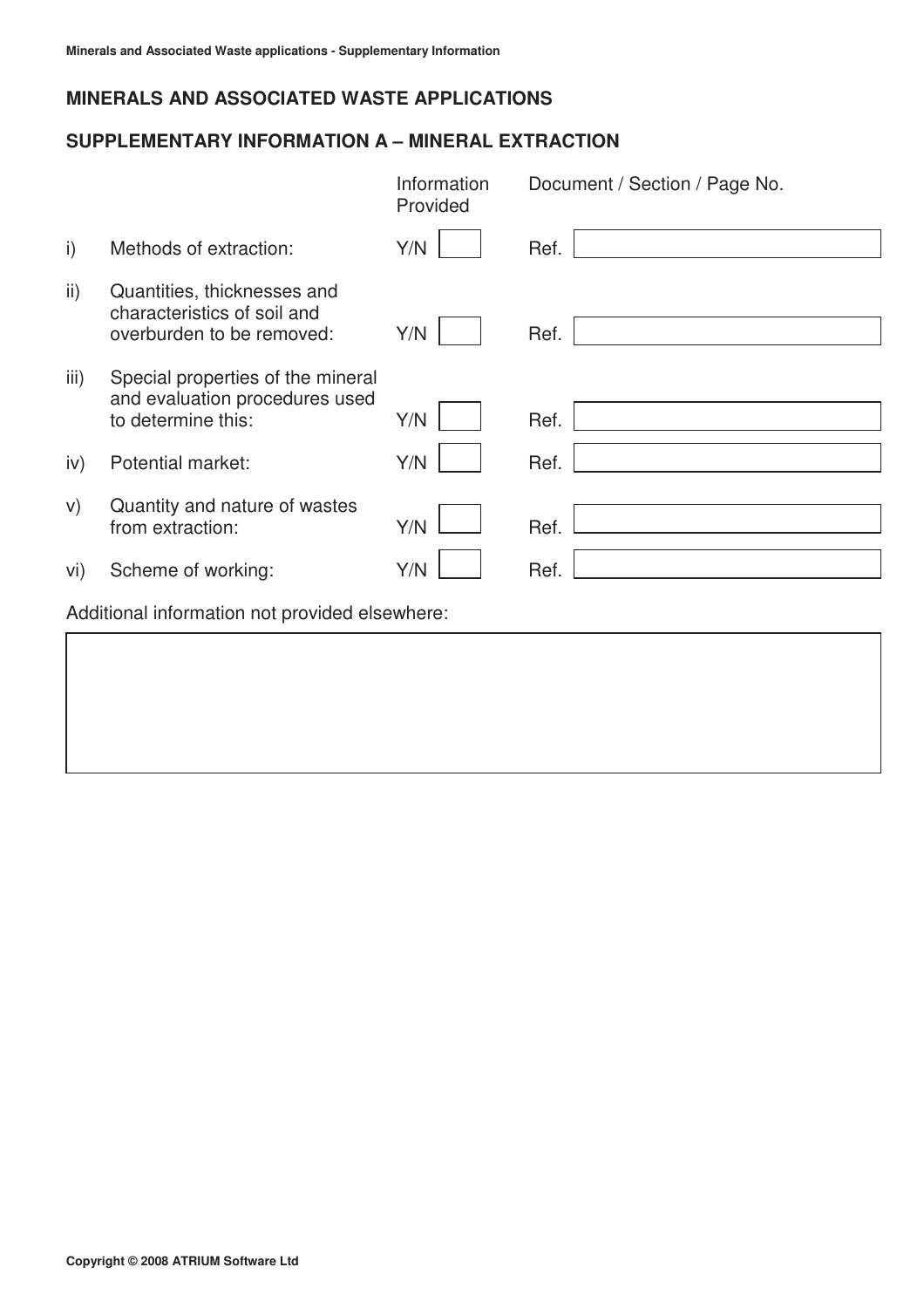#### **SUPPLEMENTARY INFORMATION B – MINERAL PROCESSING**

|                                                |                                                                   | Information<br>Provided | Document / Section / Page No. |  |
|------------------------------------------------|-------------------------------------------------------------------|-------------------------|-------------------------------|--|
| $\mathsf{i}$                                   | Types of mineral products to be<br>processed:                     | Y/N                     | Ref.                          |  |
| $\mathsf{ii}$                                  | Quantity of mineral products to<br>be processed annually on site: | Y/N                     | Ref.                          |  |
| iii)                                           | Maximum hourly capacity of<br>processing plant:                   | Y/N                     | Ref.                          |  |
| iv)                                            | Quantities of waste arising from<br>processing:                   | Y/N                     | Ref.                          |  |
| V)                                             | Off-site processing operations:                                   | Y/N                     | Ref.                          |  |
| vi)                                            | Material be brought on to the<br>site for processing or sale:     | Y/N                     | Ref.                          |  |
| vii)                                           | Scheme of working:                                                | Y/N                     | Ref.                          |  |
| Additional information not provided elsewhere: |                                                                   |                         |                               |  |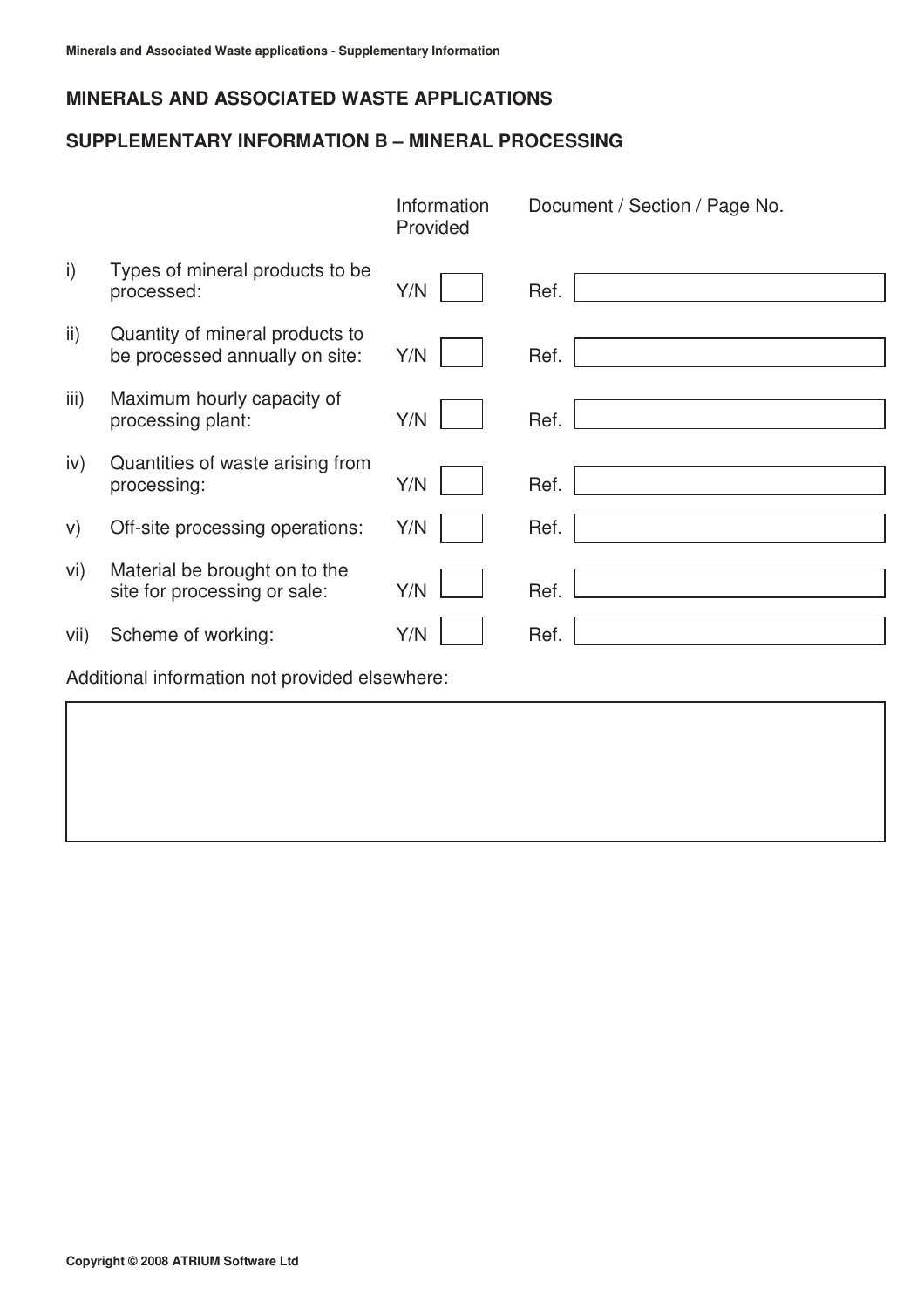### **SUPPLEMENTARY INFORMATION C – UNDERGROUND MINING**

|                                                |                                                   | Information<br>Provided | Document / Section / Page No. |  |
|------------------------------------------------|---------------------------------------------------|-------------------------|-------------------------------|--|
| $\mathsf{i}$                                   | Depth of mining:                                  | Y/N                     | Ref.                          |  |
| $\mathsf{ii}$ )                                | Number of levels or seams:                        | Y/N                     | Ref.                          |  |
| iii)                                           | Method of mining:                                 | Y/N                     | Ref.                          |  |
| iv)                                            | Details of waste to be<br>brought to the surface: | Y/N                     | Ref.                          |  |
| V)                                             | Outline subsidence<br>investigations:             | Y/N                     | Ref.                          |  |
| vi)                                            | Subsidence mitigation:                            | Y/N                     | Ref.                          |  |
| vii)                                           | Other surface development:                        | Y/N                     | Ref.                          |  |
| viii)                                          | Treatment of mine openings:                       | Y/N                     | Ref.                          |  |
| $\mathsf{ix}$                                  | Scheme of working:                                | Y/N                     | Ref.                          |  |
| Additional information not provided elsewhere: |                                                   |                         |                               |  |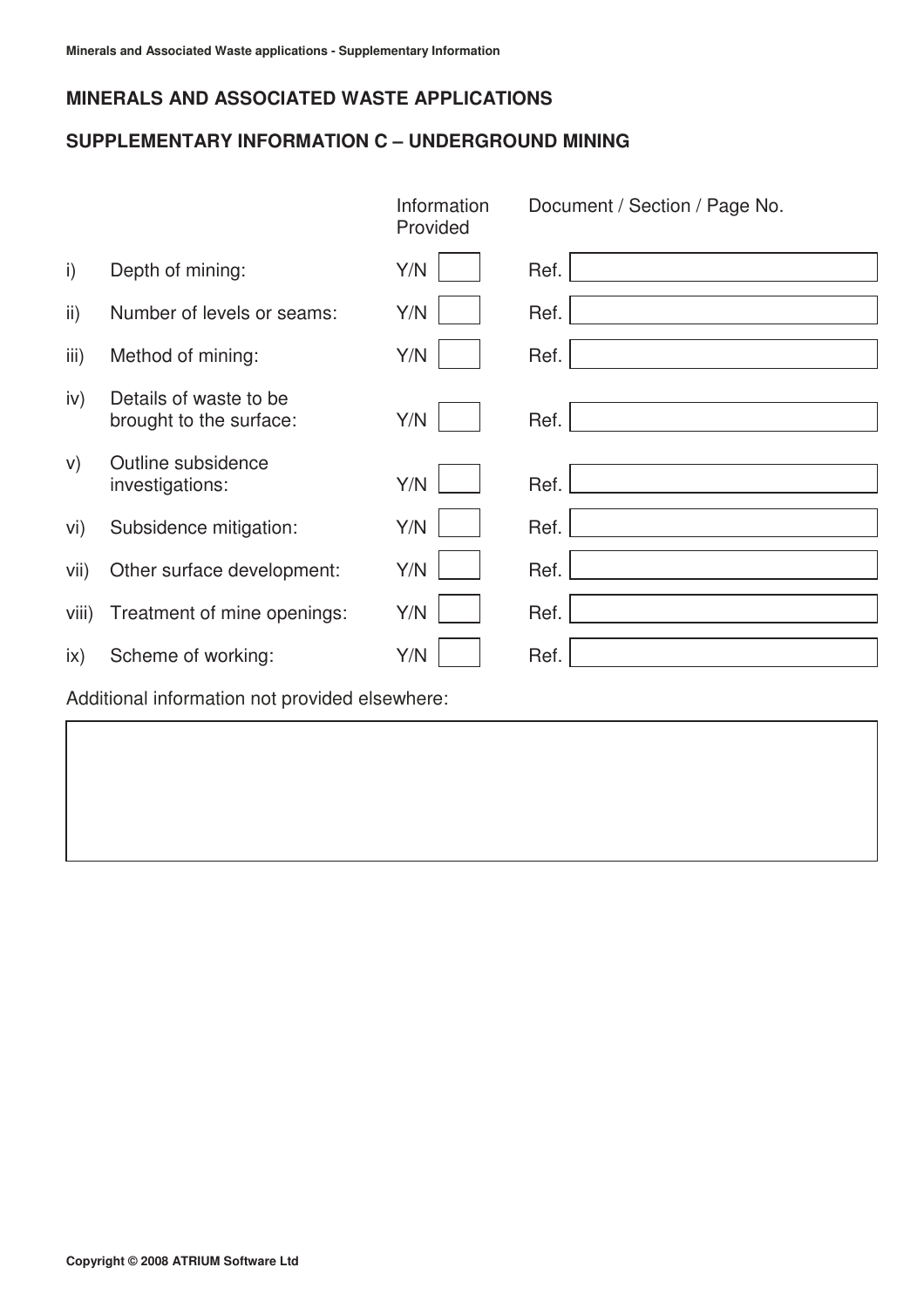## **SUPPLEMENTARY INFORMATION D – PROPOSALS INVOLVING DISPOSAL OF MINE AND QUARRY WASTES**

|      |                                                  | Information<br>Provided | Document / Section / Page No. |
|------|--------------------------------------------------|-------------------------|-------------------------------|
| i)   | Total land requirements:                         | Y/N                     | Ref.                          |
| ii)  | Details of tips, tailing lagoons, etc: Y/N       |                         | Ref.                          |
| iii) | Proposals for stripping and<br>storage of soils: | Y/N                     | Ref.                          |
| iv)  | Gradients and contours of tips:                  | Y/N                     | Ref.                          |
| V)   | Physical and chemical<br>properties of wastes:   | Y/N                     | Ref.                          |
|      | Additional information not provided elsewhere:   |                         |                               |
|      |                                                  |                         |                               |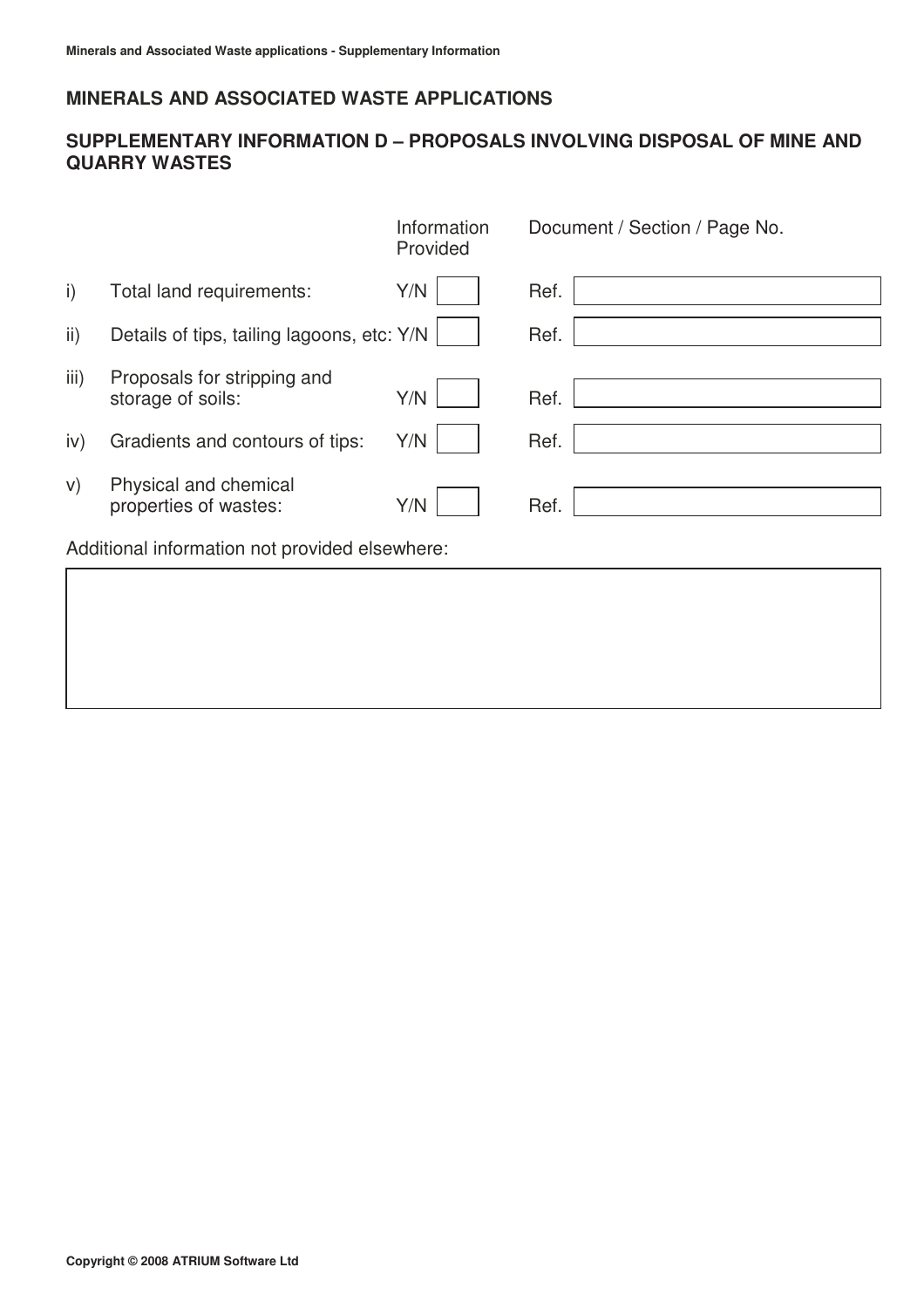### **SUPPLEMENTARY INFORMATION E – MINERAL EXPLORATION**

|                                                    | Information | Document / Section / Page No. |  |  |
|----------------------------------------------------|-------------|-------------------------------|--|--|
| Minerals sought (if known)<br>Type(s) of minerals: | Y/N         | Ref.                          |  |  |
| Gross area of land affected (Ha):                  | Y/N         | Ref.                          |  |  |
| Methods of exploration                             |             |                               |  |  |
| Boreholes or other excavations:                    | Y/N         | Ref.                          |  |  |
| Seismic methods:                                   | Y/N         | Ref.                          |  |  |
| Equipment:                                         | Y/N         | Ref.                          |  |  |
| Duration of operations:                            | Y/N         | Ref.                          |  |  |
| Scheme of working:                                 | Y/N         | Ref.                          |  |  |
| Additional information not provided elsewhere:     |             |                               |  |  |
|                                                    |             |                               |  |  |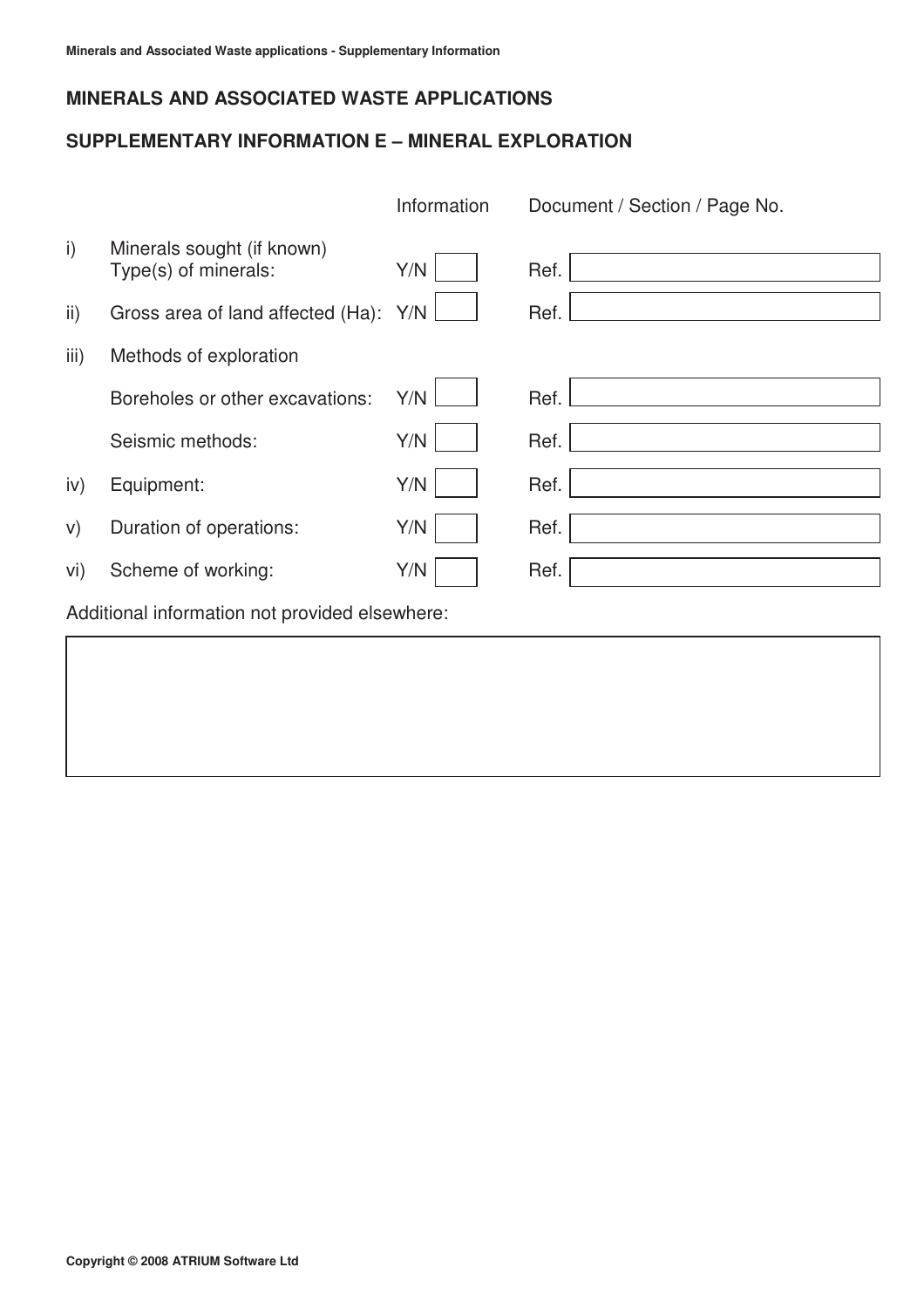### **SUPPLEMENTARY INFORMATION F – OIL AND GAS DEVELOPMENT**

**Nature of Proposals: For EXPLORATION, complete sections 1, 4 and 5 For APPRAISAL, complete sections 2, 4 and 5 For PRODUCTION, complete sections 3, 4 and 5** 

|               |                                            | Information<br>Provided | Document / Section / Page No. |
|---------------|--------------------------------------------|-------------------------|-------------------------------|
| 1)            | <b>EXPLORATION</b>                         |                         |                               |
| i)            | Area of Exploration:                       | Y/N                     | Ref.                          |
| $\mathsf{ii}$ | Methods used including<br>route of survey: | Y/N                     | Ref.                          |
| iii)          | Effects of blasting:                       | Y/N                     | Ref.                          |
| iv)           | Criteria used and<br>number of boreholes:  | Y/N                     | Ref.                          |
| V)            | <b>Duration of Operations:</b>             | Y/N                     | Ref.                          |

Additional information not provided elsewhere:

### **2) APPRAISAL**

|                                                    | Equipment and methods used: Y/N         |     | Ref. |  |
|----------------------------------------------------|-----------------------------------------|-----|------|--|
| ii)                                                | Location of boreholes and site<br>area: | Y/N | Ref. |  |
| Additional information not nearigladed algebraiche |                                         |     |      |  |

Additional information not provided elsewhere: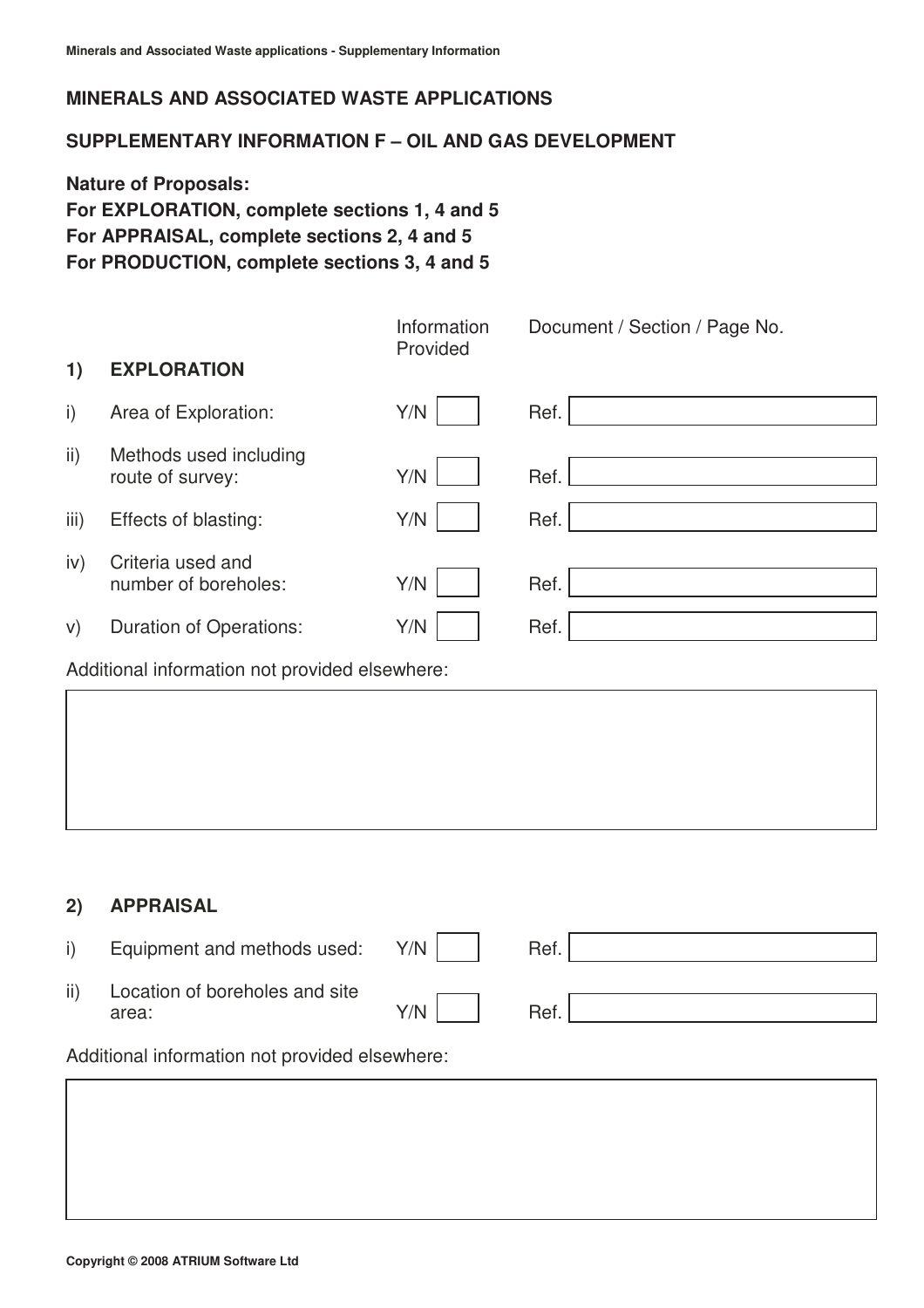|                 |                                             | Information<br>Provided | Document / Section / Page No. |  |  |
|-----------------|---------------------------------------------|-------------------------|-------------------------------|--|--|
| 3)              | <b>PRODUCTION</b>                           |                         |                               |  |  |
| $\mathsf{i}$    | Site area:                                  | Y/N                     | Ref.                          |  |  |
| $\mathsf{ii}$ ) | Equipment used:                             | Y/N                     | Ref.                          |  |  |
| iii)            | Volumes extracted:                          | Y/N                     | Ref.                          |  |  |
| iv)             | Nature and location of<br>processing plant: | Y/N                     | Ref.                          |  |  |
| V)              | Method of transport to<br>processing plant: | Y/N                     | Ref.                          |  |  |
|                 |                                             |                         |                               |  |  |

Additional information not provided elsewhere:

#### **4) SPECIFIC EFFECTS OF PROPOSALS**

i) Proposal details:  $Y/N$  Ref.

Additional information not provided elsewhere:

#### **5) SPECIFIC RESTORATION PROPOSALS**

i) Proposal details:  $Y/N$  | Ref.

Additional information not provided elsewhere: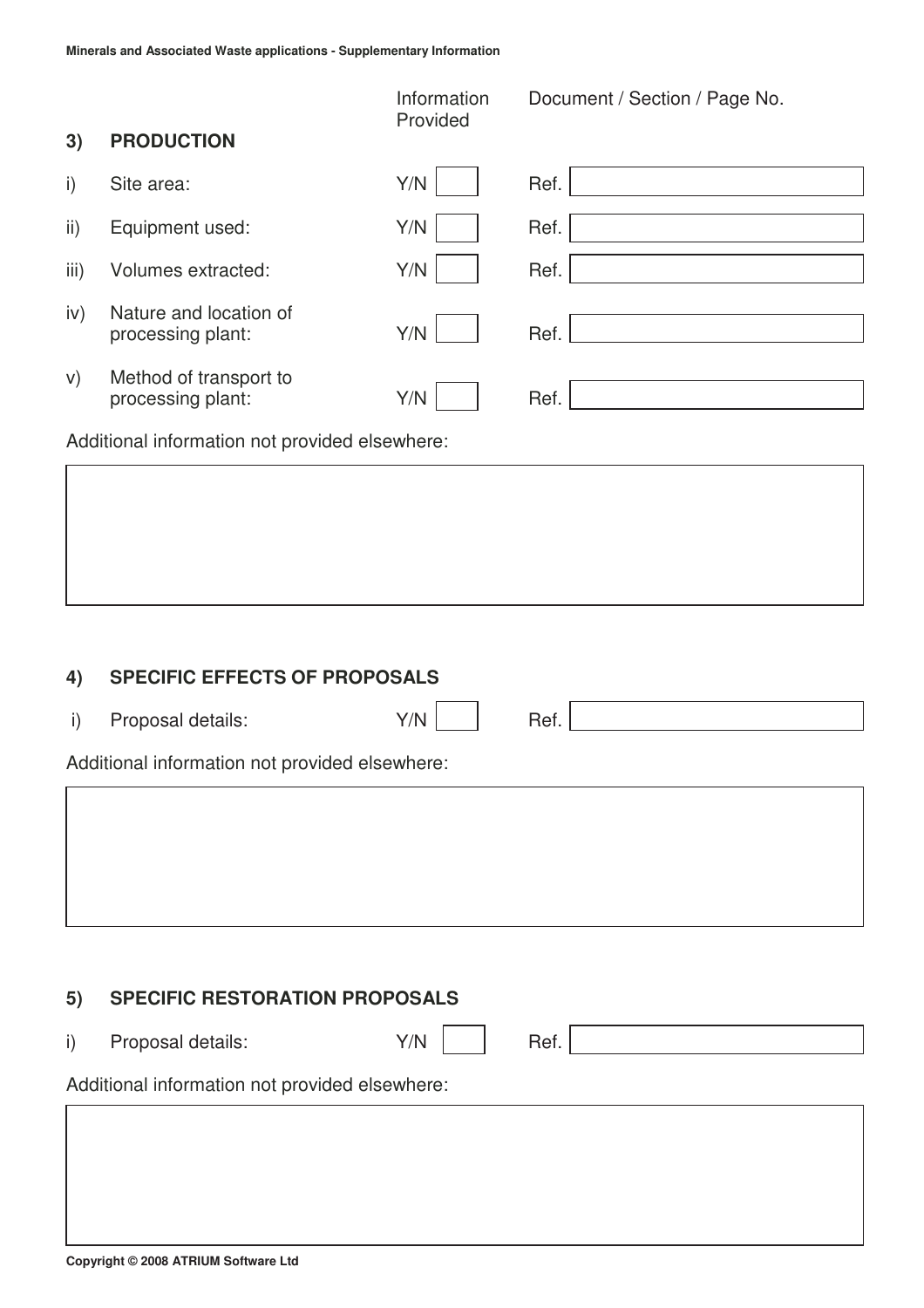### **SUPPLEMENTARY INFORMATION G (MANDATORY) – ANCILLARY OPERATIONS, ASSOCIATED DEVELOPMENT AND TRANSPORT**

|              |                                                                                                                                                             | Information<br>Provided | Document / Section / Page No. |
|--------------|-------------------------------------------------------------------------------------------------------------------------------------------------------------|-------------------------|-------------------------------|
| $\mathsf{i}$ | Details of buildings, plant,<br>machinery and structures<br>associated with the winning or<br>working of minerals or deposit<br>of waste(s) subject of this |                         |                               |
|              | application:                                                                                                                                                | Y/N                     | Ref.                          |
| ii)          | Site access:                                                                                                                                                | Y/N                     | Ref.                          |
| iii)         | Methods of transporting materials<br>off site:                                                                                                              | Y/N                     | Ref.                          |
| iv)          | Details of vehicular movements:                                                                                                                             | Y/N                     | Ref.                          |
| V)           | Have you submitted a travel<br>assessment?                                                                                                                  | Y/N                     | Ref:                          |
| vi)          | Have you submitted a travel plan? Y/N                                                                                                                       |                         | Ref.                          |
|              | Additional information not provided elsewhere:                                                                                                              |                         |                               |
|              |                                                                                                                                                             |                         |                               |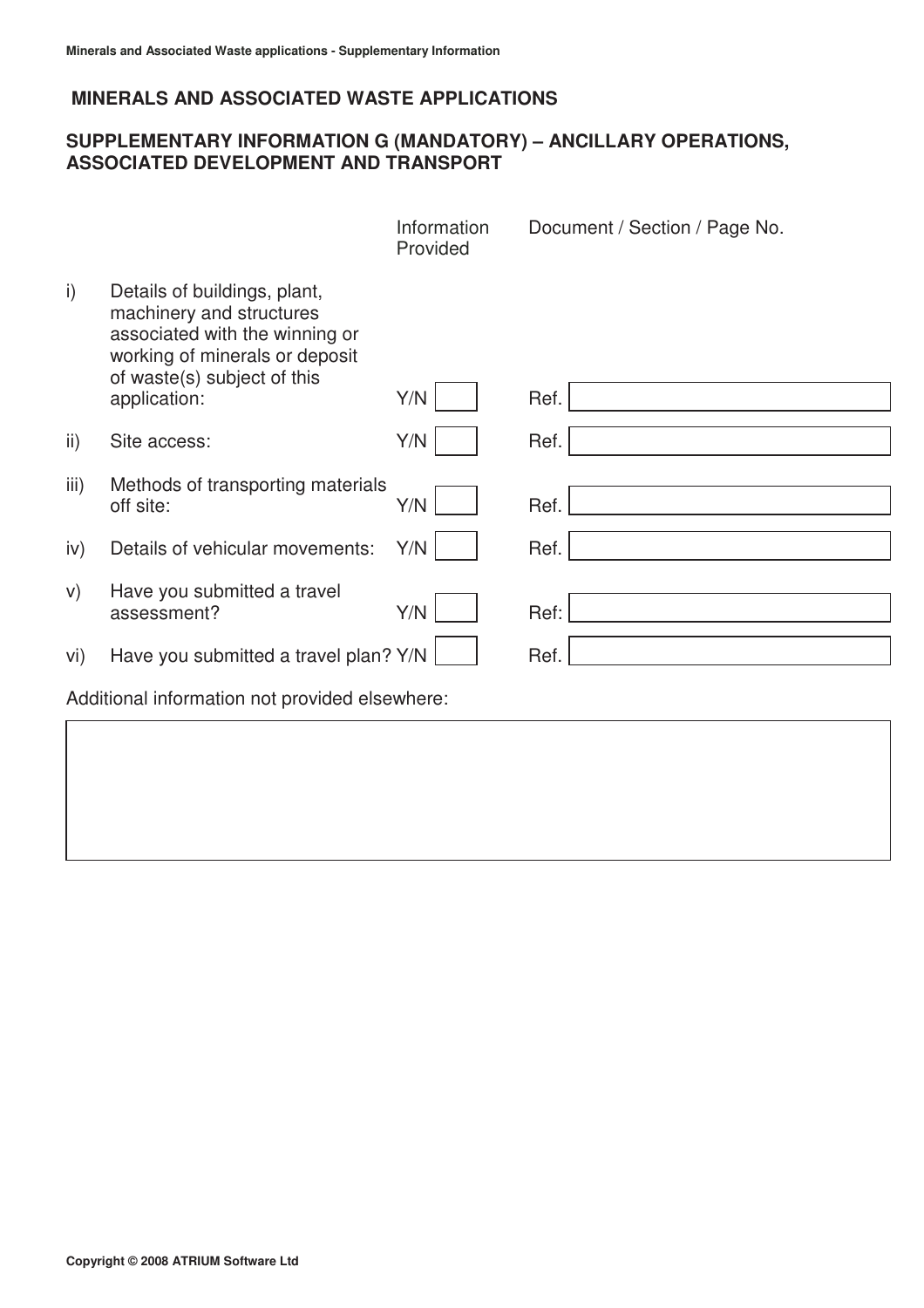# **SUPPLEMENTARY INFORMATION H (MANDATORY) – ENVIRONMENTAL EFFECTS OF DEVELOPMENT**

|               |                                                       | Information<br>Provided | Document / Section / Page No. |  |
|---------------|-------------------------------------------------------|-------------------------|-------------------------------|--|
| i)            | Days and Hours of working:                            | Y/N                     | Ref.                          |  |
| ii)           | Noise issues:                                         | Y/N                     | Ref.                          |  |
| iii)          | Dust:                                                 | Y/N                     | Ref.                          |  |
| iv)           | Method to prevent deposit of mud<br>on highways:      | Y/N                     | Ref.                          |  |
| V)            | <b>Blasting:</b>                                      | Y/N                     | Ref.                          |  |
| vi)           | Hazardous material:                                   | Y/N                     | Ref.                          |  |
| vii)          | Hydrology issues:                                     | Y/N                     | Ref.                          |  |
| viii)         | Land stability:                                       | Y/N                     | Ref.                          |  |
| $\mathsf{ix}$ | Processes to be registered:                           | Y/N                     | Ref.                          |  |
| X)            | Statutory and non statutory<br>designations:          | Y/N                     | Ref.                          |  |
| xi)           | Height and position of all<br>temporary stock piling: | Y/N                     | Ref.                          |  |
| xii)          | Visual impact of proposal:                            | Y/N                     | Ref:                          |  |
| xiii)         | Landscaping during<br>operations:                     | Y/N                     | Ref.                          |  |
| XV)           | Protected species, habitats<br>and bio-diversity:     | Y/N                     | Ref.                          |  |
| xvi)          | Archaeology:                                          | Y/N                     | Ref.                          |  |
|               | Additional information not provided elsewhere:        |                         |                               |  |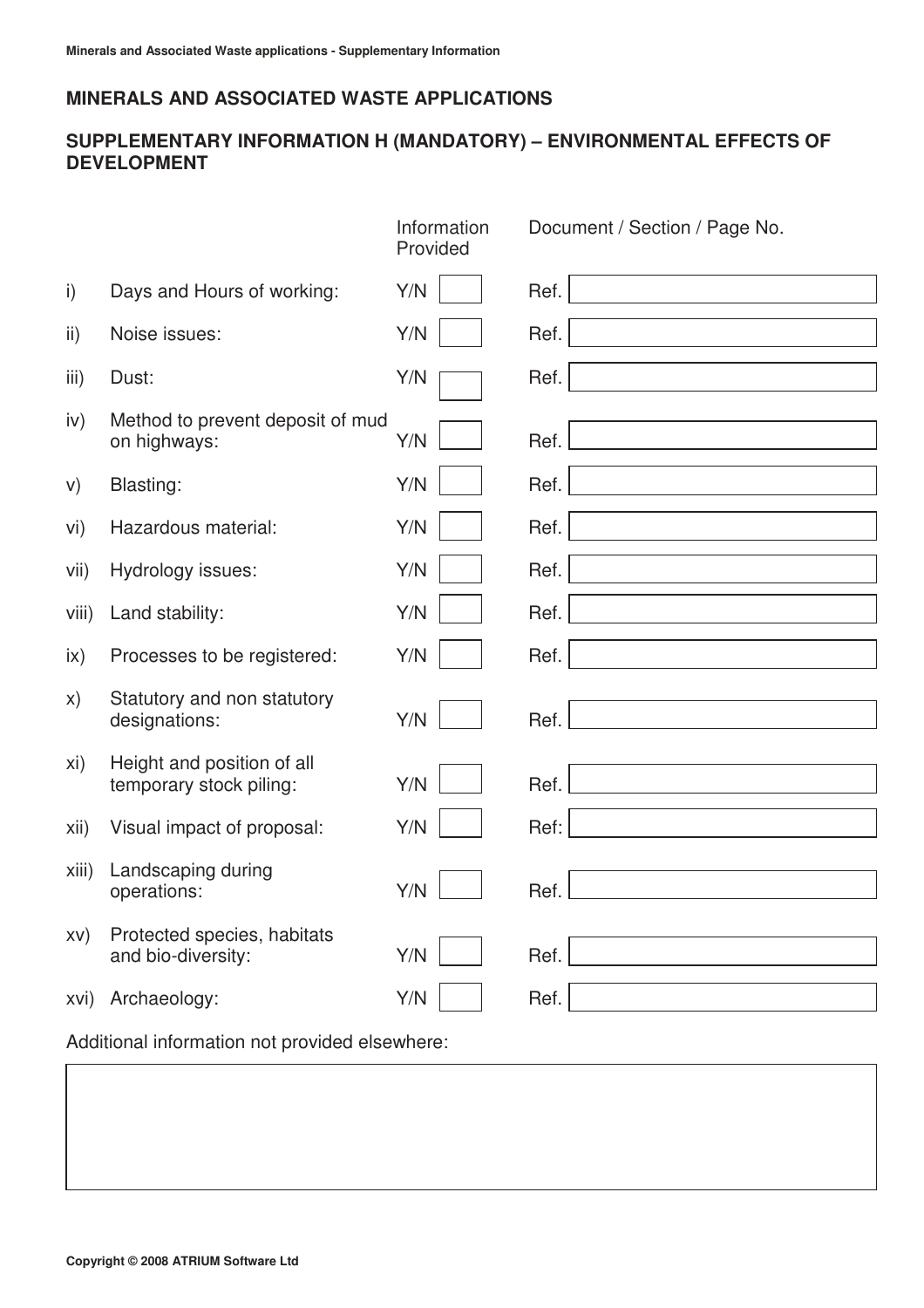# **SUPPLEMENTARY INFORMATION I (MANDATORY) – RESTORATION, AFTERCARE AND AFTERUSE**

|      |                                                                 | Information<br>Provided | Document / Section / Page No. |  |  |
|------|-----------------------------------------------------------------|-------------------------|-------------------------------|--|--|
| i)   | Scheme submitted:                                               | Y/N                     | Ref.                          |  |  |
| ii)  | Progressive scheme:                                             | Y/N                     | Ref.                          |  |  |
| iii) | Details of restoration,<br>aftercare and after-use:             | Y/N                     | Ref.                          |  |  |
| iv)  | Use of soil materials:                                          | Y/N                     | Ref.                          |  |  |
| V)   | Methods and machinery to<br>be used for restoration:            | Y/N                     | Ref.                          |  |  |
| vi)  | Arrangements for longer<br>term management of<br>restored site: | Y/N                     | Ref.                          |  |  |
| vii) | Access arrangements<br>for restored site:                       | Y/N                     | Ref.                          |  |  |
|      | Additional information not provided elsewhere:                  |                         |                               |  |  |
|      |                                                                 |                         |                               |  |  |
|      |                                                                 |                         |                               |  |  |